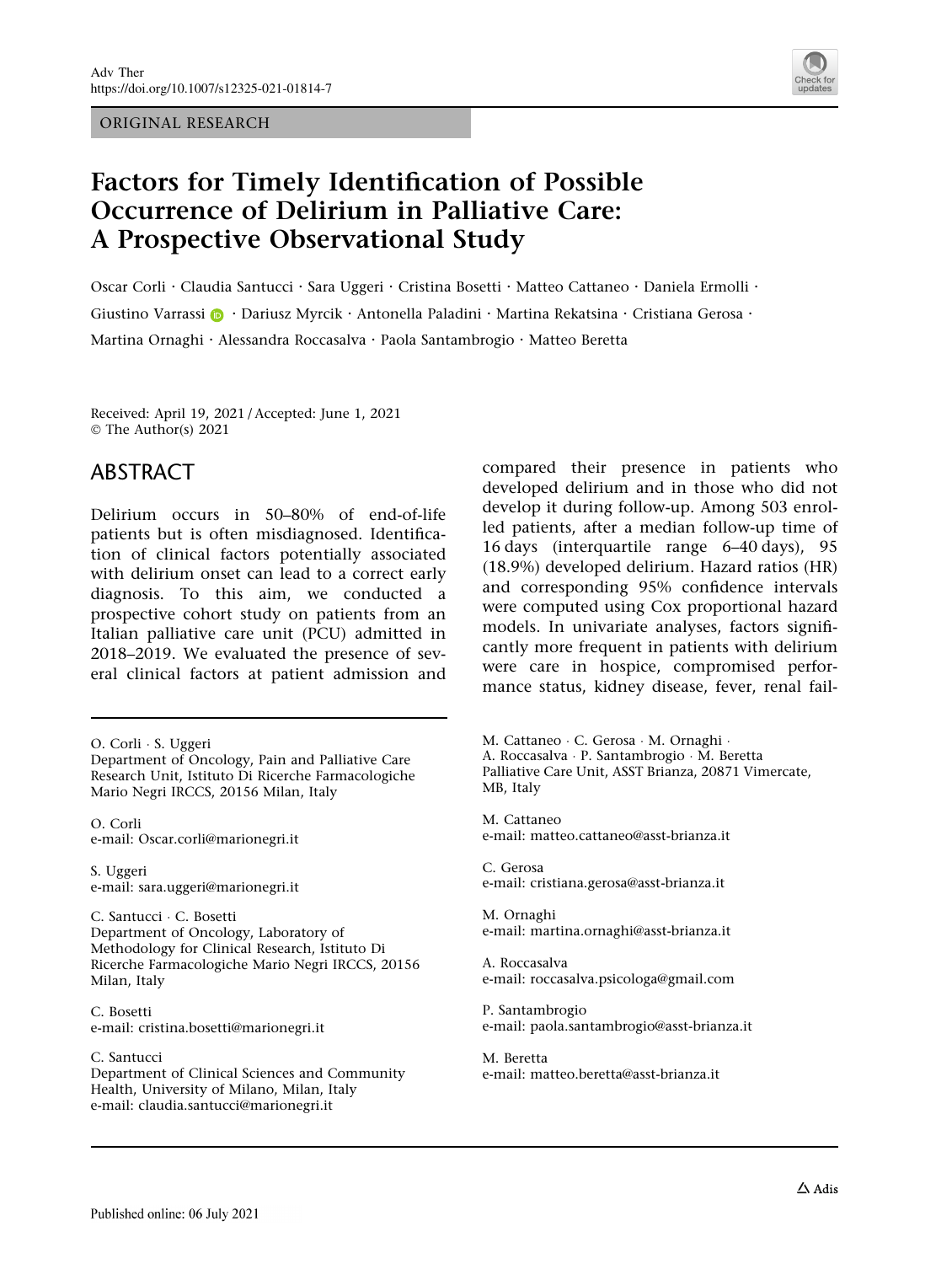ure, hypoxia, dehydration, drowsiness, poor well-being, breathlessness, and "around the clock'' therapy with psychoactive drugs, particularly haloperidol. In multivariate analyses, setting of care (HR 2.28 for hospice versus home care, 95% CI 1.45–3.60;  $p < 0.001$ ), presence of breathlessness (HR 1.71, 95% CI 1.03–2.83,  $p = 0.037$ , and administration of psychoactive drugs, particularly haloperidol (HR 2.17 for haloperidol, 95% CI 1.11–4.22 and 1.53 for other drugs, 95% CI 0.94–2.48;  $p = 0.048$ ) were significantly associated with the risk of developing delirium. The study indicates that some clinical factors are associated with the probability of delirium onset. Their evaluation in PC patients could help healthcare professionals to identify the development of delirium in those patients in a timely manner.

Keywords: Causality; Clinical predisposing factors; Delirium; Palliative care

D. Ermolli

Hospice ''Fondazione Mantovani'', 20093 Cologno Monzese, MI, Italy e-mail: daniela.ermolli@gmail.com

G. Varrassi  $(\boxtimes)$ Paolo Procacci Foundation, Via Tacito 7, 00193 Rome, Italy e-mail: giuvarr@gmail.com

D. Myrcik Department of Internal Medicine, Medical University of Silesia in Katowice, Piekarska 18, 42-600 Bytom, Poland e-mail: dariuszmyrcik@me.com

A. Paladini Department of MESVA, University of L'Aquila, 67100 L'Aquila, Italy e-mail: antopaladini@gmail.com

M. Rekatsina Whipps Cross Hospital, Barts Health NHS Trust, London, UK e-mail: martina.rekatsina@nhs.net

#### Abbreviations

- CI Confidence interval
- CIRS Cumulative Illness Rating Scale
- CNS Central nervous system<br>ESAS Edmonton Symptom
- Edmonton Symptoms Assessment System
- HR Hazard ratio
- IQR Interquartile range
- KPS Karnofsky Performance Status
- PC Palliative care
- PCU Palliative care unit
- SD Standard deviation

#### Key Summary Points

Delirium is frequent in terminal care patients

Its early diagnosis is not easy

This paper aims to find signs and symptoms that could help in the early detection of delirium in terminal patients

The results obtained are encouraging. In fact, using the studied questionnaire and following the reported criteria, the delirium may be detected early in terminal patients

### DIGITAL FEATURES

This article is published with digital features, including a summary slide, to facilitate understanding of the article. To view digital features for this article go to [https://doi.org/10.6084/](https://doi.org/10.6084/m9.figshare.14697003) [m9.figshare.14697003](https://doi.org/10.6084/m9.figshare.14697003)

# INTRODUCTION

According to the Diagnostic and Statistical Manual of Mental Disorders 5th Edition, delirium is defined as an acute change in mental status, with a fluctuating course, inattention, disturbance of consciousness, and disorganized thinking [\[1\]](#page-13-0). Delirium is also associated with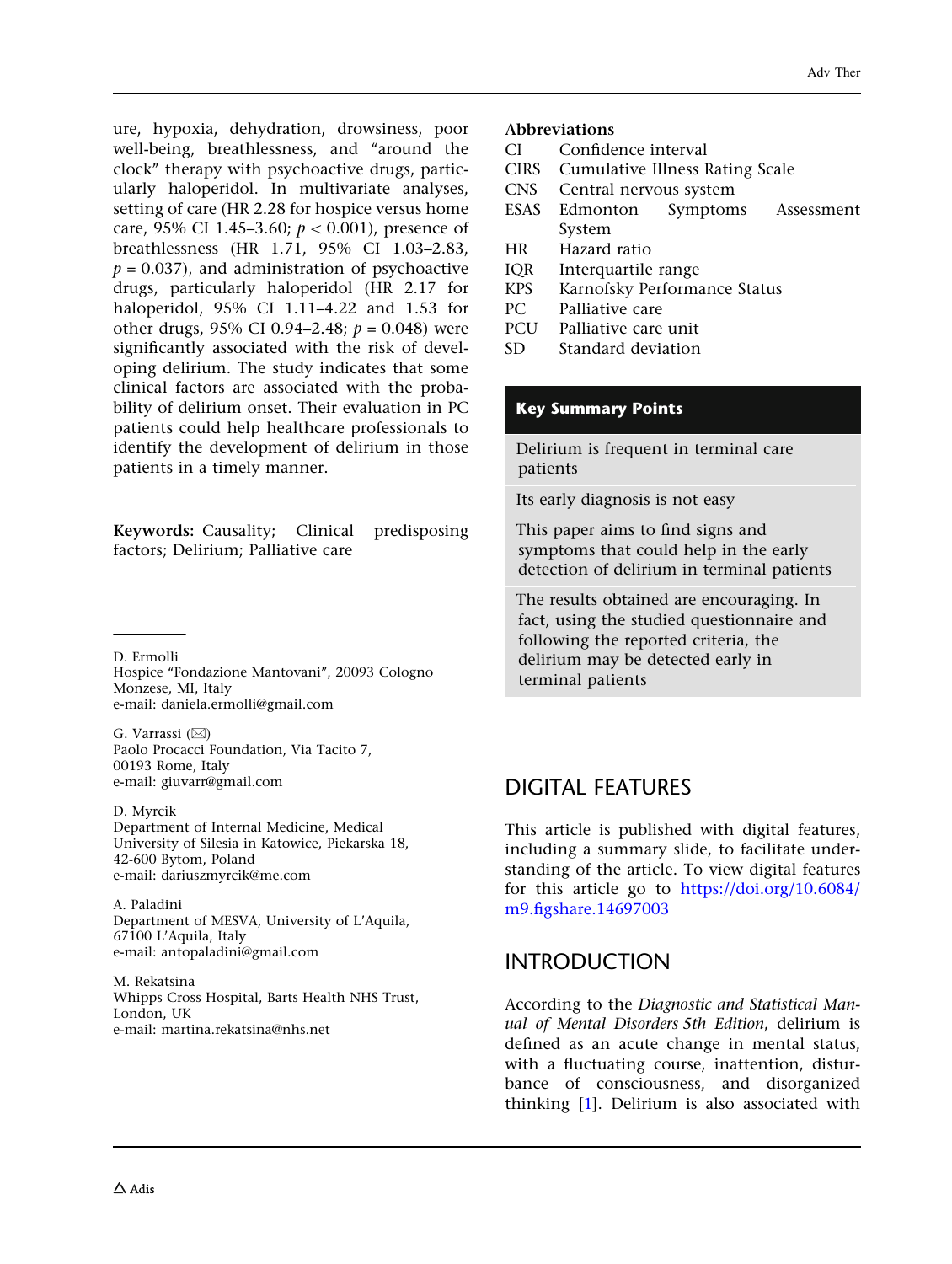serious short- or long-term clinical morbidities, falls, increased risk of institutionalization, decline of physical and social functions, and high risk of death [\[2\]](#page-13-0). The overall prevalence of delirium varies widely, between 9% and 80%, the variability depending on many factors, such as age, multimorbidity, dementia, organ functional deficits, ongoing therapies, setting of care, and other factors [\[3–7\]](#page-13-0). In particular, 18–35% of elderly people present delirium at the moment of hospital admission or during hospital stay [\[3–5,](#page-13-0) [7–9\]](#page-13-0). In a retrospective review of 319 patients admitted to two hospices and one hospital ward, the prevalence of delirium was higher, being 36–39% among 319 patients [\[10\]](#page-13-0). The prevalence of patients with delirium in palliative care (PC) and hospice wards is generally higher, varying from 50% to 80% [[11–13](#page-13-0)]. A recent systematic review estimated a high variability in delirium prevalence in the PC setting (between 6% and 74%, rising during follow-up and reaching with the highest values prior to death) [[14](#page-13-0)].

Delirium has merely a clinical diagnosis, as currently there are no biomarkers or laboratory tests with high sensitivity and specificity to confirm its presence. Especially in the PC setting—both hospice and home care—clinical evaluation is crucial and constitutes the exclusive way to make a diagnosis of delirium. Nevertheless, delirium is often misdiagnosed. In all situations, early recognition of meaningful signs and symptoms may be important to anticipate the onset of delirium and to contain its clinical manifestations and associated complications. In the PC context, given the high prevalence of delirium [\[11–13](#page-13-0)], a specific alertness/attention of the healthcare professionals and caregivers in observing the patients can have a relevant preventive value.

To this aim, we conducted a prospective cohort study set up by the health professionals of an Italian PC unit (PCU) and other experts in PC to identify relevant clinical factors that could be related to the risk of delirium onset.

# MATERIALS AND METHODS

A prospective, single-center, cohort study was conducted at the specialist PCU of Giussano, ASST Brianza (MB), Lombardy Region, Italy, between October 2018 and December 2019. The PCU treats both patients at home and in hospice, with the same staff and clinical protocols, thus ensuring homogeneity of care. We screened all consecutive patients and included those who satisfied the following inclusion criteria: presence of a chronic progressive disease needing specialist PC intervention; age 18 years or over; ability to comprehend and speak Italian; informed consent to the processing of personal data and participation in the study. Patients with a state of coma, diagnosis of a psychiatric pathology, dementia, or substance abuse and/or dependence, current or lasting for at least 3 months, were excluded. Moreover, patients with delirium in progress at the time of admission were excluded.

Within 24 h from patients' admission to the PCU, we collected several pieces of clinical information—selected within a previous literature search as potential risk factors linked to the onset of delirium [\[15–17\]](#page-13-0)—such as age, sex, education, marital status, primary pathology for which admission to the PCU had been required. Karnofsky Performance Status (KPS), presence of comorbidities considered in the Cumulative Illness Rating Scale (CIRS), presence of fever, renal and/or liver failure, hypoxia, dehydration, nutritional deficiency, cerebral radiotherapy, and systemic chemotherapy during the last 3 months. Besides, we recorded prevalence and severity of patients' symptoms measured at the time of patients' admission to PCU by the Edmonton Symptoms Assessment System (ESAS) [[18](#page-13-0), [19\]](#page-14-0), and the ''around the clock'' therapeutic scheme.

Patients were followed up from the date of admission to the PCU to the date of delirium onset, death, transfer outside the PCU, or end of follow-up (October 28, 2020), whichever came first. During this period, attention was paid to recognizing patients who developed delirium and those who did not develop it. The diagnosis of delirium was carried out by means of the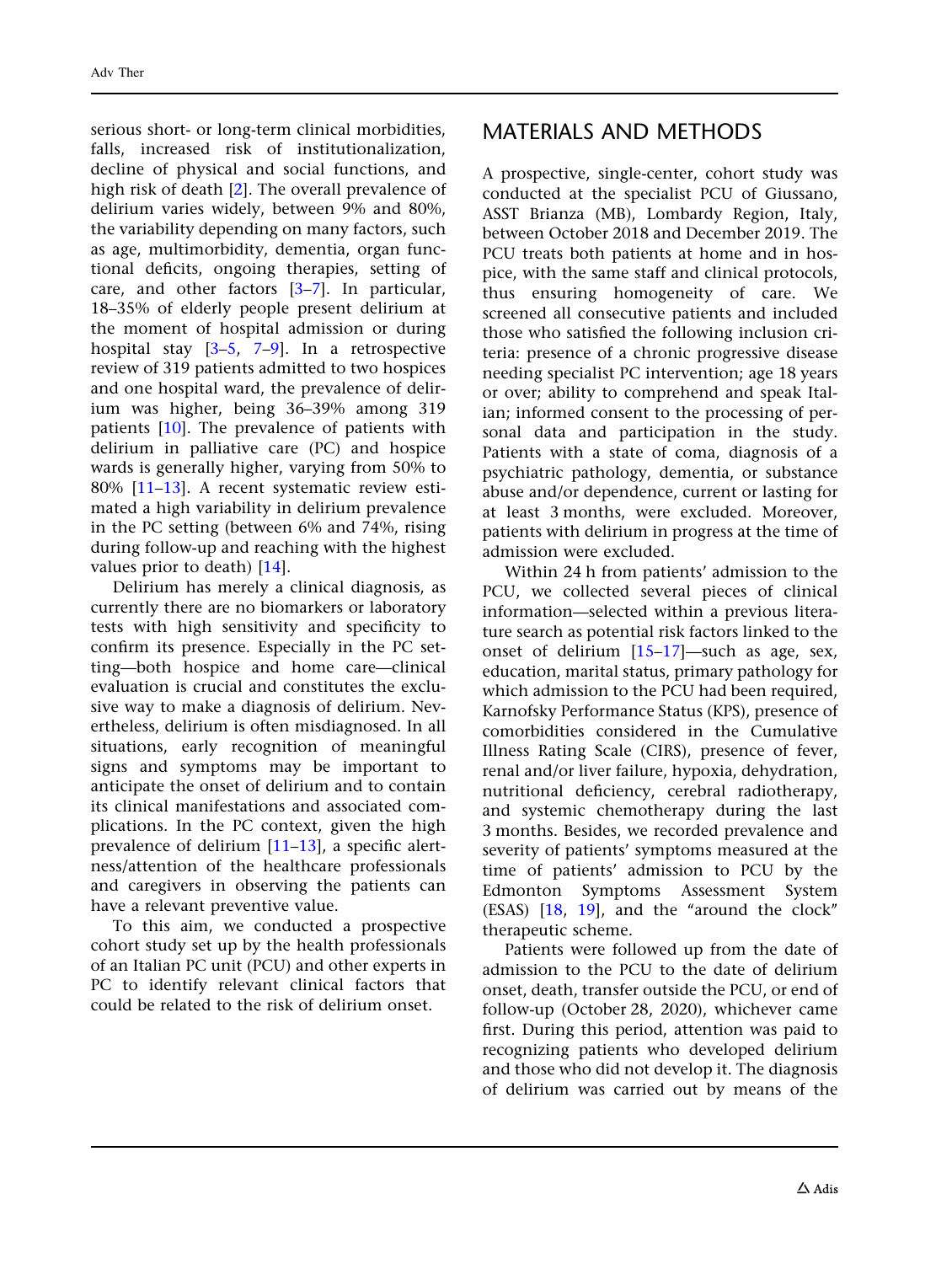Italian version of 4AT, a frequently adopted tool for rapid delirium screening, which has been proven to have a good diagnostic test accuracy [\[20–22](#page-14-0)]. The 4AT test included four questions to investigate the patient's state of supervision, orientation, and attention, and the presence of acute change or fluctuating courses. A score is assigned to each question and the final score ranges from 0 to 12; patients with a 4AT total score  $\geq$  4 were considered to be suffering from delirium. The 4AT was assessed by health workers of the PCU (medical doctors in 44.6% of cases and nurses in 55.4%, in most cases different from those who collected the baseline patient data), in every situation in which the patient showed symptoms possibly linked to a delirium state.

The study protocol was approved by the Ethics Committee of the ASST of Vimercate (MB), Italy on June 18, 2018 (project no. 2824). Written informed consent for participation in the study and processing personal data was collected from all recruited patients before any study-related activity was carried out.

#### Statistical Analysis

Descriptive statistics were used to summarize the patients' demographic and clinical characteristics. Sociodemographic factors and prevalence of potential risk factors, symptoms, and drug use were compared between patients who developed delirium and those who did not develop it, to understand which factors were significantly related to the development of delirium. Differences between patients with and without delirium were analyzed using the  $t$  test and chi-square test, respectively for continuous and categorical variables. We used Cox proportional hazards models to estimate the hazard ratio (HR) of delirium for various exposure factors and their corresponding 95% confidence intervals (CIs). In the multivariate model, we included all factors with a p value  $\leq 0.10$  in the univariate analyses. For all statistical analyses, we used the software SAS version 9.4 (SAS Institute Inc., Cary, NC, USA).

# RESULTS

Among 780 patients admitted to the PCU, 35.5% were excluded since they did not satisfy the inclusion criteria; one-third were excluded because of delirium in progress.

Table [1](#page-4-0) shows the general characteristics of 503 patients enrolled in the study at the moment of admission to PCU. After a median follow-up time of 16 days (interquartile range, IQR, 6–40), 95 (18.9%) patients developed delirium. The characteristics of 95 patients who developed delirium and 408 patients who did not develop it are listed separately. Fifty-six percent of patients were male, mean age was 76 years; 49.8% of them had primary education or less, 54.7% of patients were married, 90.3% had a diagnosis of cancer (of whom about 87% metastasized). Over 64% of patients were initially cared for at home and 35.8% in hospice. The distribution of characteristics was similar in patients who did and did not develop delirium, although significant differences were observed in relation to age and setting of care. Patients who developed delirium were on average almost 3 years older than those who did not develop it (mean age 78.2 and 75.4, respectively), and were less frequently treated at home (49.5% and 67.6%, respectively). Median survival time was 9 days (IQR 2–22) in patients with delirium and 19 days (IQR 8–42) in those without delirium (data not shown).

Table [2](#page-5-0) presents the distribution of comorbidities included in the CIRS and the KPS, overall and according to the presence of delirium. Prevalence of comorbidities was not significantly different between patients with and without delirium; moreover, no significant difference was found according to levels of the CIRS score and KPS, although values of CIRS  $\geq$  8 were found more frequently in patients who developed delirium (20.0%) than in those who did not develop it (13.5%), and general conditions were more severe in patients with delirium than in those without delirium (KPS  $\approx$  30 in 33.7% and in 24.5% of patients, respectively).

The prevalence of clinical factors in all patients and in the two sub-groups of patients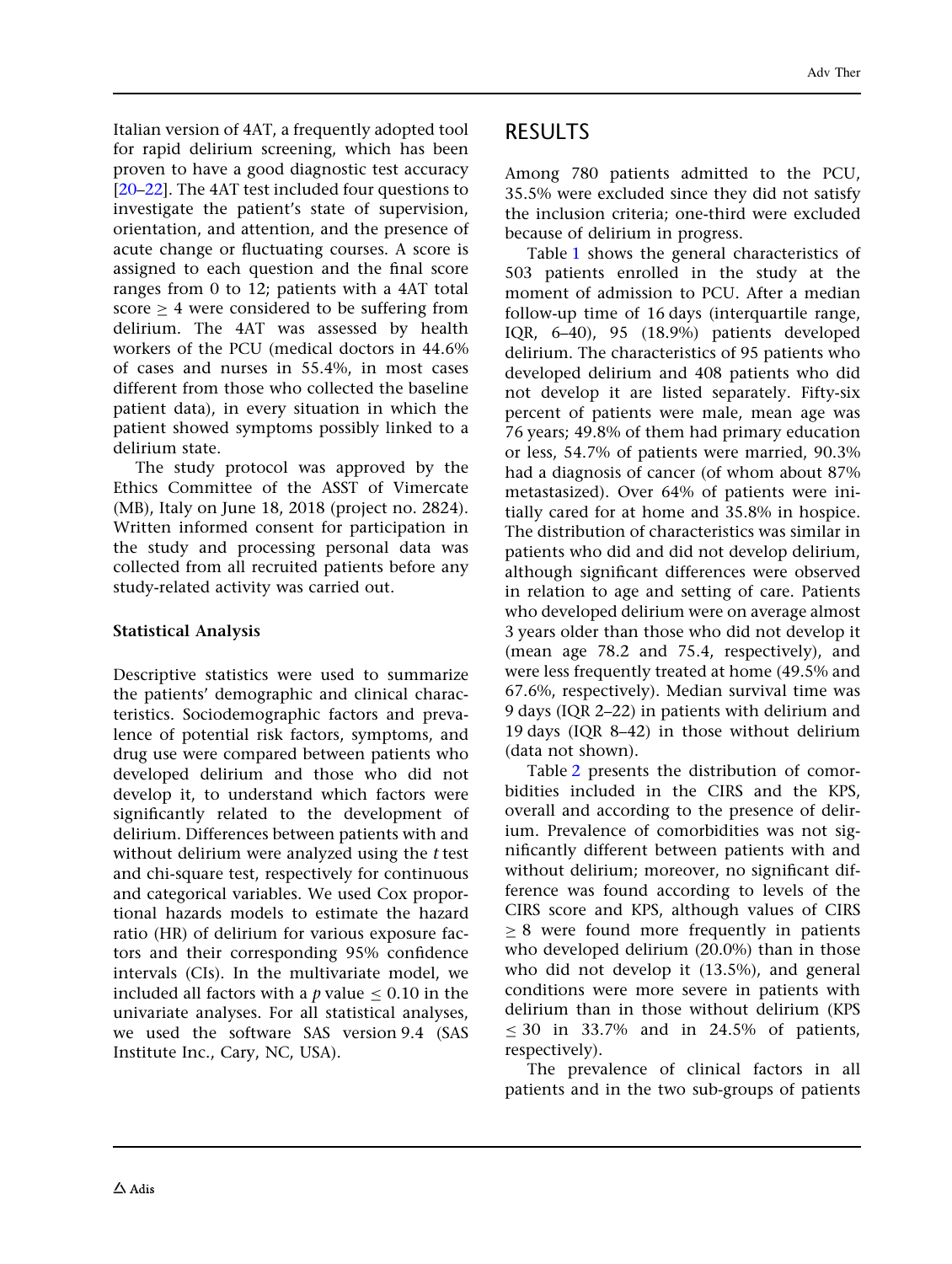| Characteristics                  | All patients (%) | Presence of delirium (%) |                | $p$ value $a$ |
|----------------------------------|------------------|--------------------------|----------------|---------------|
|                                  | $(N = 503)$      | Yes $(N = 95)$           | No $(N = 408)$ |               |
| Sex, male                        | 280 (55.7)       | 58 (61.1)                | 222 (54.4)     | 0.241         |
| Age (years)                      |                  |                          |                |               |
| $\leq 70$                        | 141(28.0)        | 21(22.1)                 | 120 (29.4)     |               |
| $71 - 80$                        | 177 (35.2)       | 30(31.6)                 | 147 (36.0)     |               |
| $>80$                            | 185 (36.8)       | 44 (46.3)                | 141 (34.6)     |               |
| Mean (SD)                        | 76.0 (11.4)      | 78.2 (11.0)              | 75.4 (11.5)    | 0.036         |
| Education                        |                  |                          |                | 0.341         |
| Primary school or less           | 251 (49.8)       | 50(52.6)                 | 201(49.2)      |               |
| Middle school                    | 149 (29.6)       | 24(25.3)                 | 125(30.6)      |               |
| High school or university degree | 103(20.5)        | 21(22.1)                 | 82(13.5)       |               |
| Marital status                   |                  |                          |                | 0.628         |
| Single                           | 39(7.8)          | 7(7.4)                   | 32(8.6)        |               |
| Married                          | 275 (54.7)       | 52 (54.7)                | 223 (54.7)     |               |
| Widow/widower                    | 167(33.2)        | 33 (34.7)                | 134 (32.8)     |               |
| Divorced                         | 9(1.8)           | 0(0.0)                   | 9(2.2)         |               |
| Separate                         | 11(2.2)          | 2(2.11)                  | 9(2.2)         |               |
| Cohabiting                       | 2(0.4)           | 1(1.1)                   | 1(0.2)         |               |
| Primary disease                  |                  |                          |                | 0.150         |
| Cancer                           | 454 (90.3)       | 82 (86.3)                | 372 (91.2)     |               |
| Other diseases                   | 49 (9.7)         | 13(13.7)                 | 36(8.8)        |               |
| Respiratory                      | 3(0.6)           | 0(0)                     | 3(0.7)         |               |
| Heart                            | 9(1.8)           | 2(2.1)                   | 7(1.7)         |               |
| Liver                            | 15(3.0)          | 3(3.2)                   | 12(2.9)        |               |
| Vascular                         | 3(0.6)           | 0(0)                     | 3(0.7)         |               |
| Kidney                           | 7(1.4)           | 2(2.1)                   | 5(1.2)         |               |
| Other                            | 12(2.4)          | 6(6.3)                   | 6(1.5)         |               |
| Setting of care                  |                  |                          |                | 0.001         |
| Home care                        | 323 (64.2)       | 47(49.5)                 | 276 (67.6)     |               |
| Hospice                          | 180 (35.8)       | 48 (50.5)                | 132 (32.4)     |               |

<span id="page-4-0"></span>Table 1 Main baseline characteristics among 503 patients admitted to palliative care, overall and according to the presence of delirium

 $SD$  standard deviation a Differences between the two groups were tested using chi-square or  $t$  tests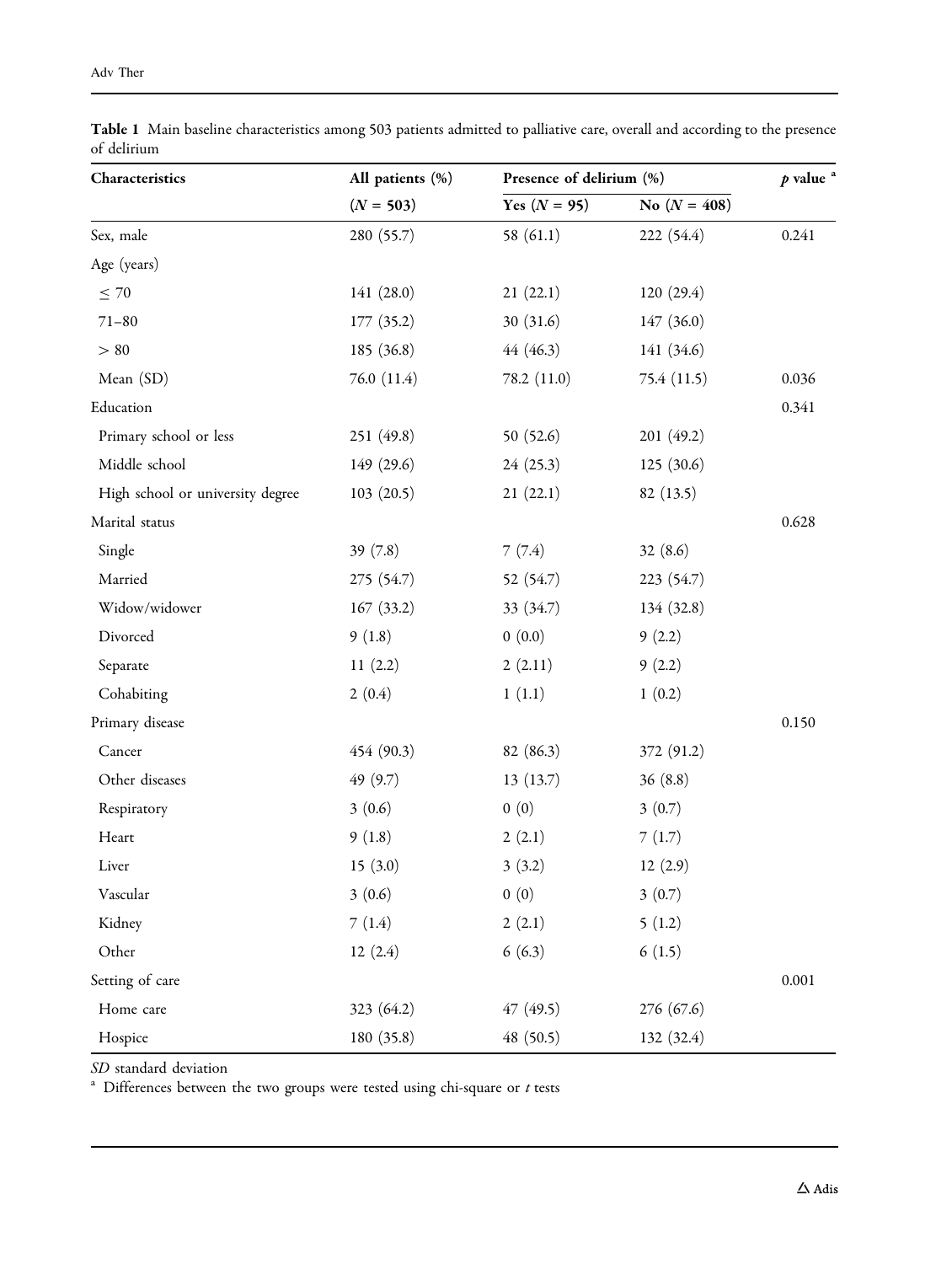| Comorbidities                     | All patients (%) |                | Presence of delirium (%) |       |  |
|-----------------------------------|------------------|----------------|--------------------------|-------|--|
|                                   | $(N = 503)$      | Yes $(N = 95)$ | No $(N = 408)$           |       |  |
| Heart disease                     | 218 (43.3)       | 39 (41.1)      | 179(43.9)                | 0.617 |  |
| Hypertension                      | 297 (59.0)       | 53 $(55.8)$    | 244 (59.8)               | 0.474 |  |
| Vascular disease                  | 227(45.1)        | 38 (40.0)      | 189 (46.3)               | 0.265 |  |
| Respiratory disease               | 257(51.1)        | 54 (56.8)      | 203 (49.8)               | 0.213 |  |
| Otolaryngology or eye disease     | 59 (11.7)        | 13(13.7)       | 46(11.3)                 | 0.511 |  |
| Gastrointestinal disease          | 209 (41.6)       | 38 (40.0)      | 171(41.9)                | 0.734 |  |
| Liver disease                     | 238 (47.3)       | 37(39.0)       | 201 (49.3)               | 0.070 |  |
| Kidney disease                    | 124 (24.7)       | 29(30.5)       | 95(23.3)                 | 0.140 |  |
| Genitourinary system disease      | 146 (29.0)       | 30(31.6)       | 116(28.4)                | 0.543 |  |
| Musculoskeletal-cutaneous disease | 207 (41.2)       | 41(43.2)       | 166(40.7)                | 0.659 |  |
| Neurologic disease                | 66(13.1)         | 11(11.6)       | 55 $(13.5)$              | 0.621 |  |
| Endocrine-metabolic disease       | 184 (36.6)       | 38 (40.0)      | 146(35.8)                | 0.442 |  |
| Psychiatric or behavioral problem | 60(11.9)         | 14(14.7)       | 46(11.3)                 | 0.348 |  |
| Oncologic disease <sup>b</sup>    | 435 (86.1)       | 80 (84.2)      | 355 (87.0)               | 0.472 |  |
| CIRS score                        |                  |                |                          | 0.298 |  |
| $\leq 3$                          | 88 (17.5)        | 19(20.0)       | 69(16.9)                 |       |  |
| $4 - 7$                           | 341 (67.8)       | 57 $(60.0)$    | 284 (69.6)               |       |  |
| $\geq~8$                          | 74 (14.71)       | 19(20.0)       | 55 (13.5)                |       |  |
| <b>KPS</b>                        |                  |                |                          | 0.060 |  |
| $\leq 30$                         | 132(26.2)        | 32(33.7)       | 100(24.5)                |       |  |
| $30 - 50$                         | 163(32.4)        | 30 (31.6)      | 133 (32.6)               |       |  |
| $\geq 50$                         | 208 (41.4)       | 33 (34.7)      | 175 (42.9)               |       |  |

<span id="page-5-0"></span>Table 2 History of comorbidities included in the Cumulative Illness Rating Scale (CIRS) and Karnofsky Performance Status (KPS) among 503 patients admitted to palliative care, overall and according to the presence of delirium

 $^{\rm a}$  Differences between the two groups were tested using chi-square tests b During the last 10 years

who developed and did not develop delirium is given in Table [3.](#page-6-0) No significant differences were found for most clinical factors; however, the presence of hypoxia and the total number of simultaneously present clinical factors were significantly more frequent in patients who developed delirium than in those who did not develop it (24.2% versus 14.7% respectively

with hypoxia, and 58.9% and 47.5% respectively with at least two clinical factors). Only 17.7% of patients (12.6% of those with delirium and 18.9% of those without delirium) had no clinical factors (data not shown).

In relation to symptoms, the presence of breathlessness and poor well-being was significantly higher in patients who developed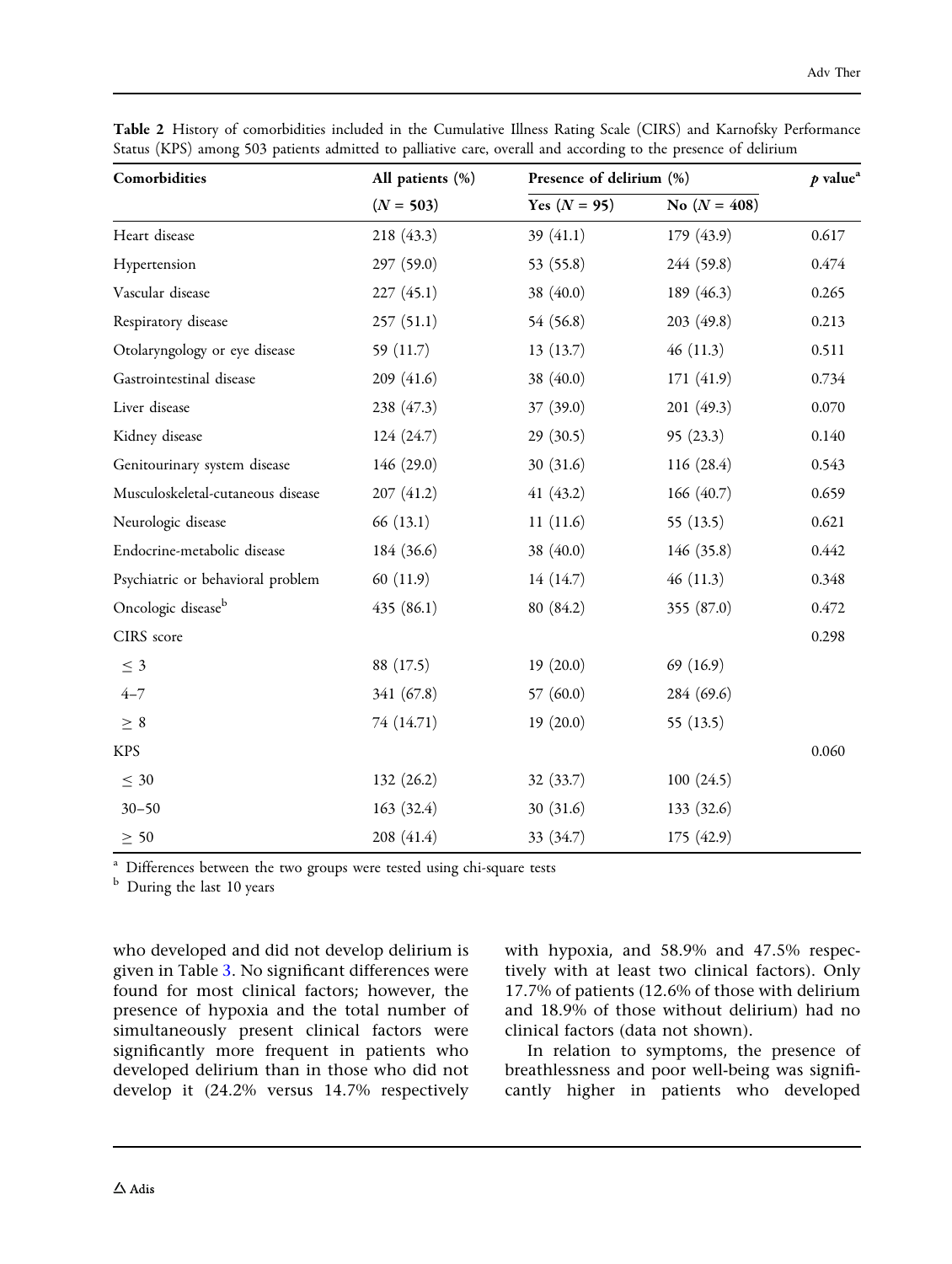| <b>Risk factors</b>                | All patients (%) |                | Presence of delirium (%) |       |  |
|------------------------------------|------------------|----------------|--------------------------|-------|--|
|                                    | $(N = 503)$      | Yes $(N = 95)$ | No $(N = 408)$           |       |  |
| Fever                              | 24(4.8)          | 7(7.4)         | 17(4.2)                  | 0.187 |  |
| Renal failure                      | 85(16.9)         | 22(23.2)       | 63(15.4)                 | 0.071 |  |
| Liver failure                      | 114(22.7)        | 19(20.0)       | 95 (23.3)                | 0.491 |  |
| Hypoxia                            | 83 (16.5)        | 23(24.2)       | 60 (14.7)                | 0.025 |  |
| Dehydration                        | 129(25.6)        | 30(31.6)       | 99 (24.3)                | 0.142 |  |
| Nutritional deficiency             | 192 (38.2)       | 41(43.2)       | 151(37.0)                | 0.267 |  |
| Cerebral radiotherapy <sup>b</sup> | 35 $(7.0)$       | 4(4.2)         | 31(7.6)                  | 0.243 |  |
| Chemotherapy <sup>b</sup>          | 173 (34.4)       | 29(30.5)       | 144(35.3)                | 0.378 |  |
| Number of clinical factors         |                  |                |                          | 0.041 |  |
| $\mathbf{0}$                       | 89 (17.7)        | 12(12.6)       | 77(18.9)                 |       |  |
| 1                                  | 164 (32.6)       | 27(28.4)       | 137(33.6)                |       |  |
| $\geq 2$                           | 250 (49.7)       | 56 (58.9)      | 194 (47.5)               |       |  |

<span id="page-6-0"></span>Table 3 Baseline risk clinical factors among 503 patients admitted to palliative care, overall and according to the presence of delirium

<sup>a</sup> Differences between the two groups were tested using chi-square tests

 $<sup>b</sup>$  During the last 3 months</sup>

delirium (79.0% and 63.2%, respectively) than in those who did not develop it (64.5% and 46.1%; Table [4\)](#page-7-0). Conversely, for other symptoms, such as pain, fatigue, anxiety, and depression the prevalence was similar in patients with and without delirium.

The relationship between the severity of symptoms (measured by ESAS) and risk of developing delirium is shown in Table [5](#page-8-0). For most symptoms, the severity was similar in patients who developed and in those who did not develop delirium. Only for drowsiness, poor well-being, and breathlessness, was the presence of moderate/severe degree symptoms higher in the former (17.9%, 26.3%, and 17.9%, respectively) than the latter group (9.6%, 18.4%, and 12.0%, respectively).

Table [6](#page-9-0) shows the distribution of the main classes of drugs prescribed as ''around the clock'' therapy in all patients, and separately according to the presence of delirium. Use of haloperidol and other drugs acting on the central nervous systems (CNS; tricyclic and SSRI

antidepressants, antiepileptics, antiparkinsonians, antipsychotics, barbiturates, and benzodiazepines) was more frequent in patients who developed delirium (24.2% and 31.6%, respectively) than in those who did not develop it (14.5% and 26.2%, respectively). For other drugs considered, the prevalence of use was similar in the two groups of patients.

The univariate and multivariate analyses of the 18 factors with a  $p$  value  $\lt 0.1$  in univariate analysis are shown in Table [7.](#page-10-0) Factors that were significantly related to delirium in univariate analyses were care in hospice, compromised performance status, kidney disease, fever, renal failure, hypoxia, dehydration, drowsiness, poor well-being, breathlessness, "around the clock" treatment with haloperidol and other drugs acting on the CNS, cardiovascular drugs, anticoagulants, gastroprotective drugs, and morphine. After adjustment for each of these factors, setting of care, presence of breathlessness, and administration of CNS active drugs, particularly haloperidol were significantly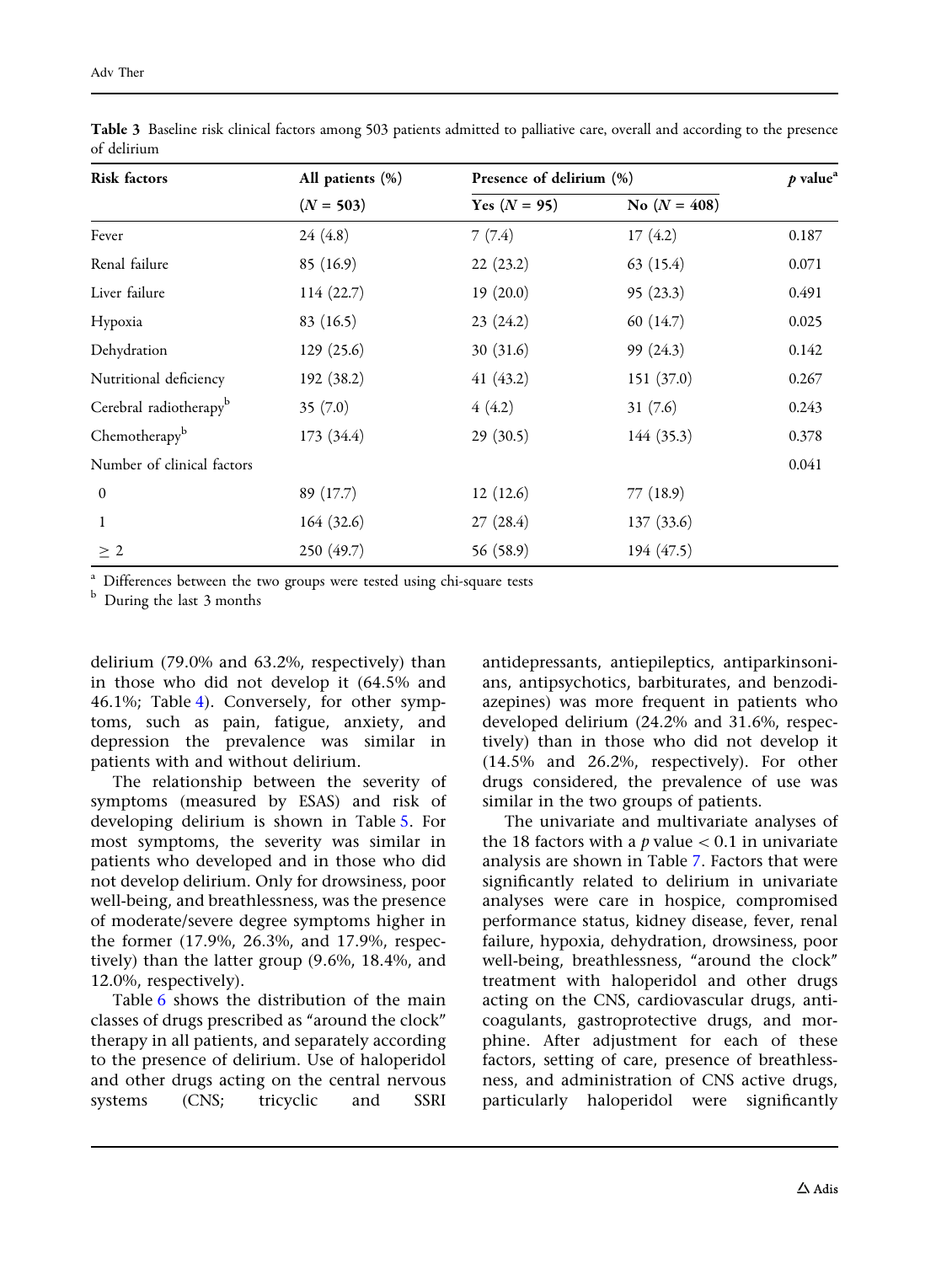| <b>Symptoms</b>       | All patients (%) | Presence of delirium (%) | $p$ value <sup>a</sup> |       |
|-----------------------|------------------|--------------------------|------------------------|-------|
|                       | $(N = 503)$      | Yes $(N = 95)$           | No $(N = 408)$         |       |
| Pain                  | 321 (63.8)       | 61(64.2)                 | 260(63.7)              | 0.929 |
| Fatigue               | 469(93.2)        | 87(91.6)                 | 382 (93.6)             | 0.474 |
| Nausea                | 165(32.8)        | 29(30.5)                 | 136 (33.3)             | 0.600 |
| Depression            | 224 (44.5)       | 41(43.2)                 | 183 (44.9)             | 0.765 |
| Anxiety               | 257(51.1)        | 45(47.4)                 | 212(52.0)              | 0.420 |
| Drowsiness            | 346 (68.8)       | 73 (76.8)                | 273 (66.9)             | 0.060 |
| Loss of appetite      | 396 (78.7)       | 79 (83.2)                | 317(77.7)              | 0.241 |
| Poor well-being       | 338 (67.2)       | 75(79.0)                 | 263(64.5)              | 0.007 |
| <b>Breathlessness</b> | 248 (49.3)       | 60(63.2)                 | 188 (46.1)             | 0.003 |

<span id="page-7-0"></span>Table 4 Prevalence of selected symptoms among 503 patients admitted to palliative care, overall and according to the presence of delirium

<sup>a</sup> Differences between the two groups were tested using chi-square tests

associated with the development of delirium: the HR was 2.28 for hospice versus home care (95% CI 1.45–3.60,  $p < 0.001$ ), 1.71 for presence versus no presence of breathlessness (95% CI 1.03–2.831.74), and 2.17 for haloperidol administration versus no administration of any CNS drugs (95% CI 1.11–4.22,  $p = 0.0248$ ).

# DISCUSSION

Delirium is often undetected or misdiagnosed. In one study, nursing staff anticipated delirium onset in only 31% of patients that subsequently manifested it [[23](#page-14-0)]. Other studies confirmed these difficulties in making a timely diagnosis of delirium [\[24,](#page-14-0) [25\]](#page-14-0). These difficulties are likely due to the limited experience and lack of specific skills of the healthcare professionals to diagnose this syndrome and to make a differential diagnosis from other neuropsychiatric conditions. For this reason, we tried to identify a priori relevant clinical factors which can anticipate delirium onset and help the healthcare workers to make a diagnosis of this condition in a timely manner.

Investigating various clinical factors in all enrolled patients, we found that some of them were significantly more frequent in patients who subsequently developed delirium than in those who did not. In particular, 15 factors were significantly related in univariate analyses, i.e., care in hospice, compromised performance status, kidney disease, fever, renal failure, hypoxia, dehydration, drowsiness, poor wellbeing, breathlessness, "around the clock" treatment with haloperidol and other drugs acting on the CNS, cardiovascular drugs, anticoagulants, gastroprotective drugs, and morphine. Multivariate analyses stressed the role of care in hospice, breathlessness, and administration of CNS active drugs (particularly haloperidol), as relevant ''delirium-predisposing factors'' in advanced (cancer) patients.

Our data indicate that the risk of developing delirium is higher in patients in hospice than those cared for at home, suggesting that the relevant factor seems to be the hospitalization. This is consistent with previous studies which reported that old patients requiring hospital admission have a prevalence of delirium between 18% and 35% [\[3](#page-13-0), [16,](#page-13-0) [17](#page-13-0), [26\]](#page-14-0). The sudden departure from their own habitat to a different environment plays an important role in delirium onset, especially in elderly patients with serious health conditions.

As already reported, we also observed that respiratory activity is important in predicting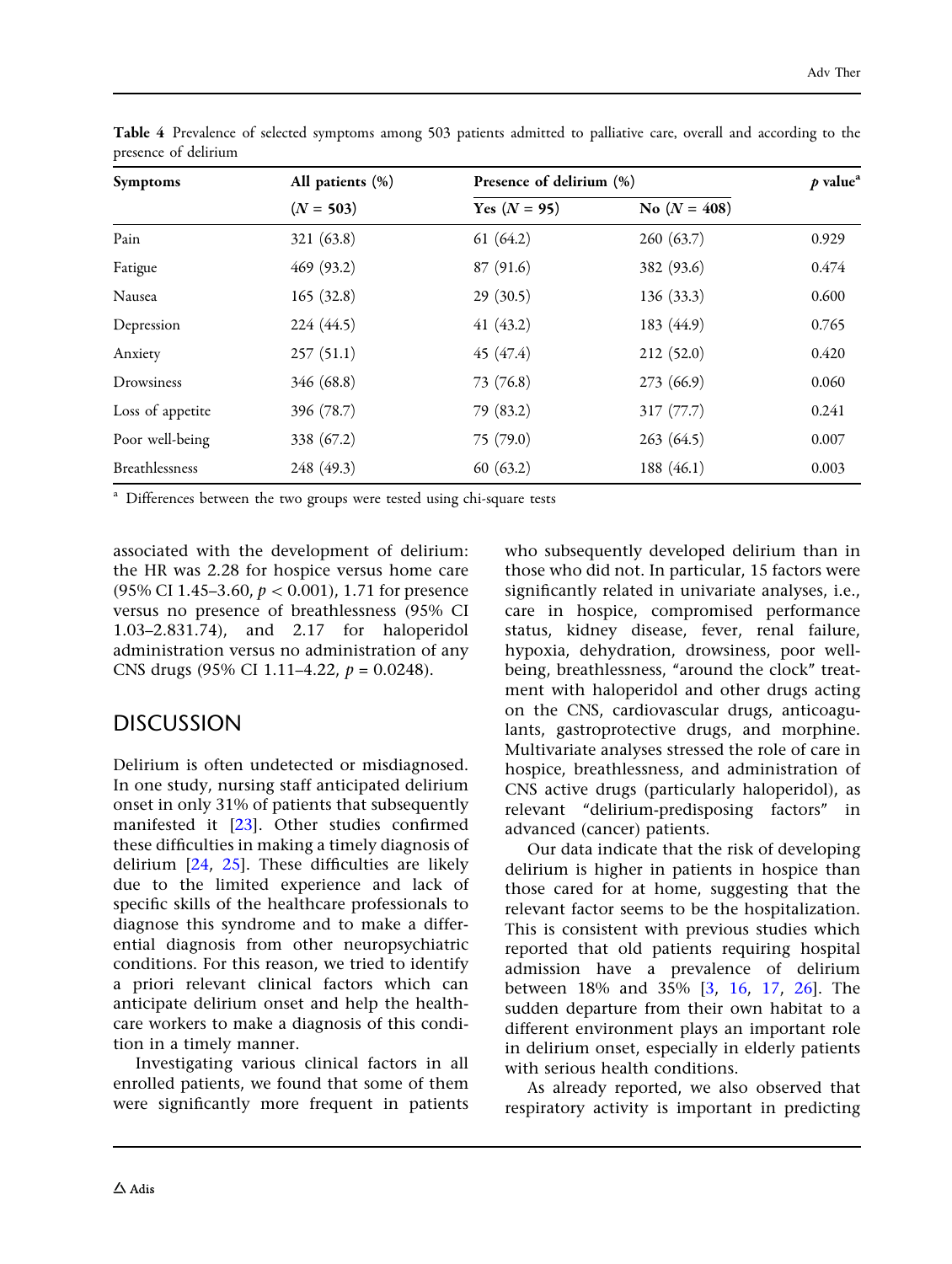| Symptoms,<br>grade                   | Presence of delirium<br>(% ) |                      | $p$ value for<br>trend <sup>a</sup> |
|--------------------------------------|------------------------------|----------------------|-------------------------------------|
|                                      | Yes<br>$(N = 95)$            | No<br>$(N = 408)$    |                                     |
| Pain                                 |                              |                      | 0.701                               |
| None                                 |                              | 34 (35.8) 148 (36.3) |                                     |
| Mild                                 |                              | 41 (43.2) 185 (45.3) |                                     |
| Moderate/severe 20 (21.1) 75 (18.4)  |                              |                      |                                     |
| Fatigue                              |                              |                      | 0.636                               |
| None                                 | 8(8.4)                       | 26(6.4)              |                                     |
| Mild                                 |                              | 49 (51.6) 240 (58.8) |                                     |
| Moderate/severe 38 (40.0) 142 (34.8) |                              |                      |                                     |
| Nausea                               |                              |                      | 0.764                               |
| None                                 | 66 (69.5)                    | 272(66.7)            |                                     |
| Mild                                 |                              | 24 (25.3) 118 (28.9) |                                     |
| Moderate/severe $5(5.3)$             |                              | 18(4.4)              |                                     |
| Depression                           |                              |                      | 0.712                               |
| None                                 |                              | 54 (56.8) 225 (55.2) |                                     |
| Mild                                 |                              | 36 (37.9) 158 (38.7) |                                     |
| Moderate/severe                      | 5(5.3)                       | 25(6.1)              |                                     |
| Anxiety                              |                              |                      | 0.464                               |
| None                                 | 50 (52.6)                    | 196 (48.0)           |                                     |
| Mild                                 |                              | 39 (41.1) 184 (45.1) |                                     |
| Moderate/severe $6(6.3)$             |                              | 28 (6.9)             |                                     |
| Drowsiness                           |                              |                      | 0.010                               |
| None                                 |                              | 22 (23.2) 135 (33.1) |                                     |
| Mild                                 |                              | 56 (59.0) 234 (57.4) |                                     |
| Moderate/severe                      | $17(17.9)$ 39 (9.6)          |                      |                                     |
| Loss of appetite                     |                              |                      | 0.507                               |
| None                                 |                              | $16(16.8)$ 91 (22.3) |                                     |
| Mild                                 |                              | 59 (62.1) 229 (56.1) |                                     |
| Moderate/severe                      | $20(21.1)$ 88 (21.6)         |                      |                                     |
| Poor well-being                      |                              |                      | 0.006                               |

<span id="page-8-0"></span>Table 5 Edmonton Symptom Assessment System (ESAS) grade of symptoms among 92 patients admitted to palliative care who experienced delirium

Table 5 continued

| Symptoms,<br>grade                  | (%) | Presence of delirium $p$ value for<br>trend <sup>a</sup> |       |
|-------------------------------------|-----|----------------------------------------------------------|-------|
|                                     | Yes | No<br>$(N = 95)$ $(N = 408)$                             |       |
| None                                |     | $20(21.1)$ 145 (35.5)                                    |       |
| Mild                                |     | 50 (52.6) 188 (46.1)                                     |       |
| Moderate/severe 25 (26.3) 75 (18.4) |     |                                                          |       |
| Breathlessness                      |     |                                                          | 0.004 |
| None                                |     | 35 (36.8) 220 (53.9)                                     |       |
| Mild                                |     | 43 (45.3) 139 (34.1)                                     |       |
| Moderate/severe 17 (17.9) 49 (12.0) |     |                                                          |       |
|                                     |     |                                                          |       |

ESAS = 0, none; ESAS  $\le$  5, mild; ESAS  $>$  5, moderate/severe

<sup>a</sup> Differences between the two groups were tested using chi-square tests for trend

delirium: patients with breathlessness had an approximately twofold risk of developing delirium. Furthermore, we found an increase of over twofold in the risk of delirium onset in patients who used haloperidol and of more than 70% in those administered other CNS-acting drugs as "around the clock" therapy. This is not surprising, since the role of CNS-active drugs in inducing delirium has been often debated in recent years. Anticholinergics, antidopaminergics, sedative/hypnotics, antipsychotics, opioids, and relaxants, in particular, have been considered as drugs that may cause delirium [\[26\]](#page-14-0). It should be also noticed that haloperidol has been considered for years as the gold standard treatment in case of agitation conditions, including delirium [\[27–29](#page-14-0)]. Recently, a randomized clinical trial highlighted that the administration of risperidone or haloperidol among patients with delirium in palliative care resulted in lower control of symptoms, greater extrapyramidal effects, and lower median survival than in those receiving placebo [[30](#page-14-0)].

In our study, no association was found between level of education or marital status and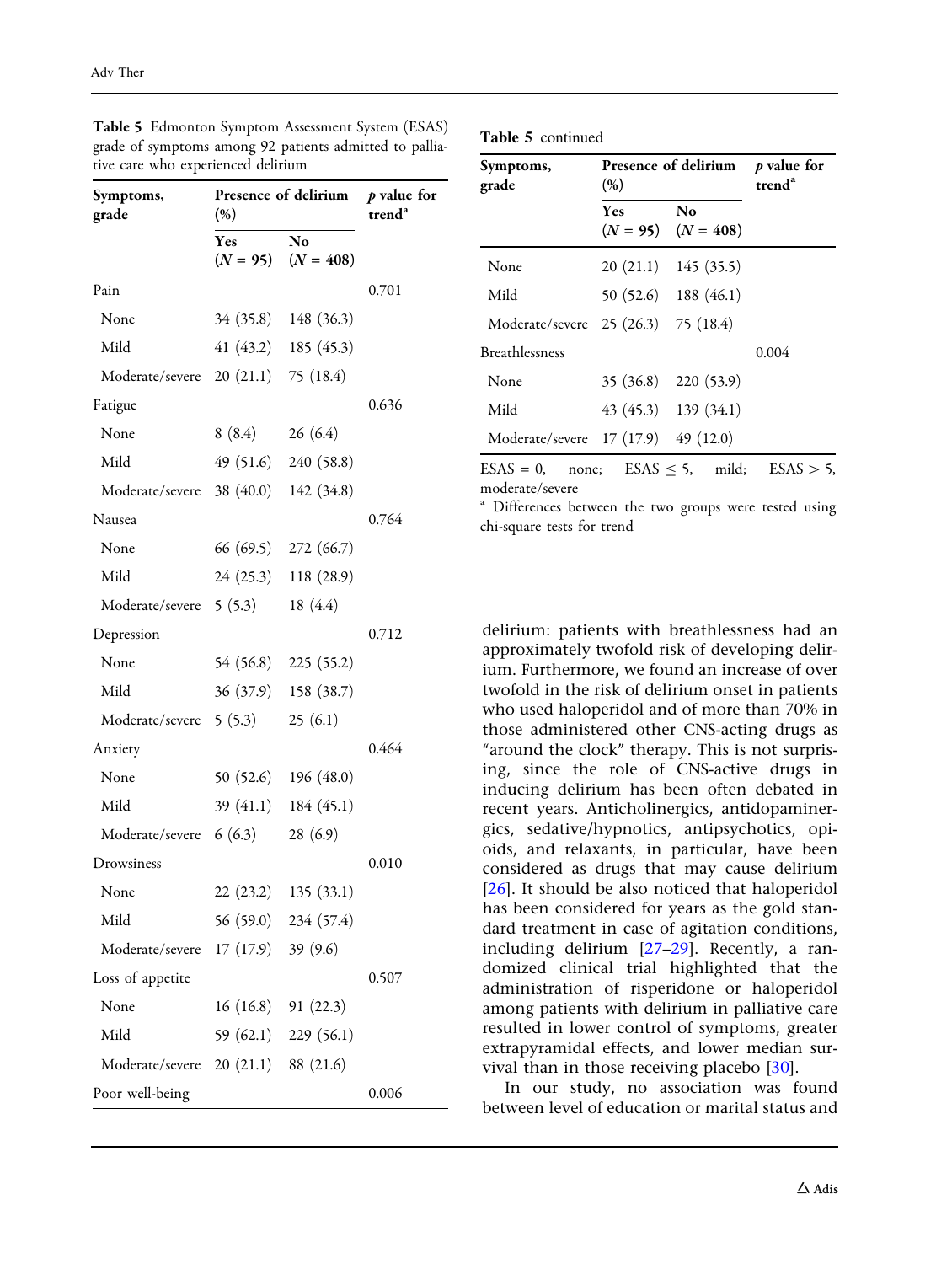| <b>Drugs</b>                               | All patients (%) |                | Presence of delirium (%) |       |
|--------------------------------------------|------------------|----------------|--------------------------|-------|
|                                            | $(N = 503)$      | Yes $(N = 95)$ | No $(N = 408)$           |       |
| Haloperidol                                | 82(16.3)         | 23(24.2)       | 59 (14.5)                | 0.015 |
| Other drugs for the central nervous system | 137 (27.2)       | 30(31.6)       | 107(26.2)                |       |
| Drugs for other symptoms                   | 337 (67.0)       | 65(68.4)       | 272 (66.7)               | 0.743 |
| Anti-infective drugs                       | 58 (11.5)        | 11(11.6)       | 47(11.5)                 | 0.987 |
| Anticancer drugs                           | 12(2.4)          | 0(0.0)         | 12(2.9)                  | 0.091 |
| Cardiovascular drugs                       | 192 (38.2)       | 28 (29.5)      | 164(40.2)                | 0.053 |
| Anticoagulants                             | 152 (30.2)       | 21(22.1)       | 131(32.1)                | 0.056 |
| Antidiabetic drugs                         | 25(5.0)          | 3(3.2)         | 22(5.4)                  | 0.367 |
| Gastroprotective drugs                     | 312 $(62.0)$     | 53 $(55.8)$    | 259(63.5)                | 0.164 |
| Preventive drugs                           | 24(4.8)          | 4(4.2)         | 20(4.9)                  | 0.776 |
| Drugs for respiratory system               | 6(1.2)           | 1(1.1)         | 5(1.2)                   | 0.889 |
| Drugs for genitourinary system             | 220 (43.7)       | 41(43.2)       | 179 (43.9)               | 0.899 |
| Drugs for pain                             | 373 (74.2)       | 71 (74.7)      | 302 (74.0)               | 0.847 |
| Opioids                                    | 360 (96.5)       | 67(94.4)       | 293 (97.0)               | 0.273 |
| Morphine                                   | 116(32.2)        | 28(41.8)       | 88 (40.0)                | 0.063 |
| Other drugs                                | 37(7.4)          | 6(6.3)         | 31(7.6)                  | 0.666 |

<span id="page-9-0"></span>Table 6 Prescribed drugs, as around the clock therapy, among 503 patients admitted to palliative care, overall and according to the presence of delirium

<sup>a</sup> Differences between the two groups were tested using chi-square tests

risk of delirium; this suggests that delirium is related to the patients' severe clinical condition at the end of life—able to trigger delirium pathogenetic mechanisms—rather than the patients' cultural and socio-familial background. We also found no association with age, although some previous studies suggested an increased risk of delirium with advancing age [\[3,](#page-13-0) [31\]](#page-14-0).

Moreover, the role of the primary pathology and concomitant diseases was not relevant for the onset of delirium. However, it should be considered that in this study the population of the patients was quite clinically homogeneous, since 90% of them had a diagnosis of neoplasm.

Although various risk factors for the onset of delirium have previously been investigated [\[15–17](#page-13-0), [32\]](#page-14-0), most studies considered

retrospectively these factors in patients who already presented an episode of delirium. In this study, we investigated a number of possible risk factors at the time of admission to the PCU, when the delirium episode had not yet happened, allowing us to identify potentially ''delirium-predisposing factors''. Recent data have shown the importance of physical activity on the well-being of PC patients [\[33\]](#page-14-0). It would be interesting to explore whether this would also affect the appearance of delirium, and this might be a topic for a future research on those difficult and fragile patients.

This study presents some limitations. In particular, we did not achieve the expected sample size calculated at the moment of planning the project. Given the initial difficulties in undertaking the study and the selection of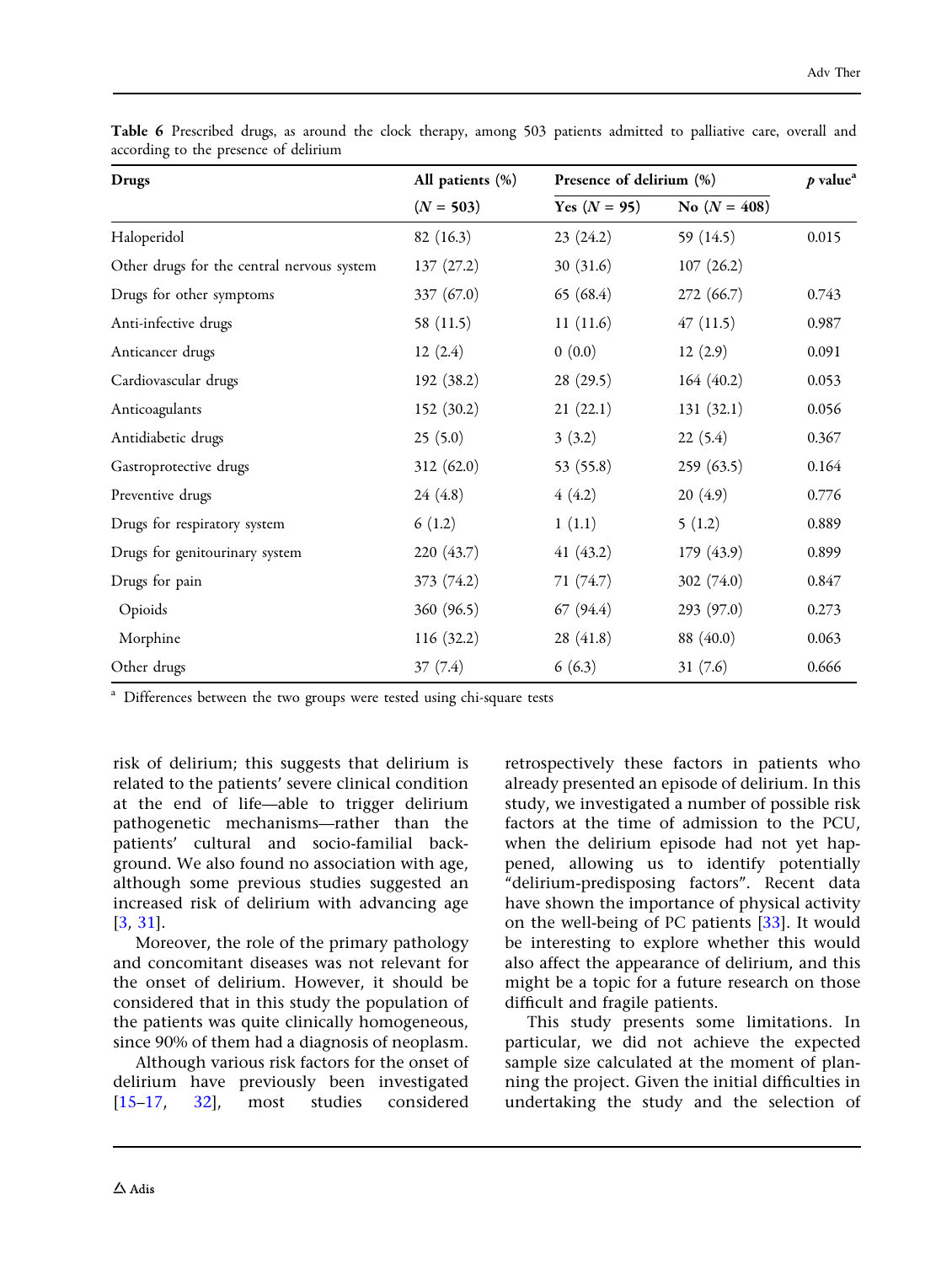| <b>Risk factors</b> | HR <sup>a</sup> (95% CI) | $p$ value <sup>a</sup> | $HR^b$ (95% CI)        | $\boldsymbol{p}$ value $\boldsymbol{b}$ |
|---------------------|--------------------------|------------------------|------------------------|-----------------------------------------|
| Setting of care     |                          |                        |                        |                                         |
| Home care           | 1.00 <sup>c</sup>        | < 0.001                | $1.00^{\rm c}$         | $< 0.001$                               |
| Hospice             | $2.98(1.96 - 4.51)$      |                        | $2.28(1.45-3.60)$      |                                         |
| <b>KPS</b>          |                          |                        |                        |                                         |
| $\geq 50$           | 1.00 <sup>c</sup>        | < 0.001                | 1.00 <sup>c</sup>      | 0.128                                   |
| $40\,$              | 3.01 $(1.82 - 4.97)$     |                        | $1.77(1.00-3.14)$      |                                         |
| $\leq 30$           | $1.22(0.75-2.00)$        |                        | $1.14(0.68 - 1.92)$    |                                         |
| Respiratory disease |                          |                        |                        |                                         |
| $\rm No$            | 1.00 <sup>c</sup>        | 0.058                  | 1.00 <sup>c</sup>      | 0.759                                   |
| Yes                 | $1.48(0.99 - 2.23)$      |                        | $1.08(0.68 - 1.71)$    |                                         |
| Kidney disease      |                          |                        |                        |                                         |
| $\rm No$            | $1.00^{\circ}$           | 0.027                  | 1.00 <sup>c</sup>      | 0.692                                   |
| Yes                 | $1.64(1.06-2.54)$        |                        | $0.88$ $(0.47-1.64)$   |                                         |
| Oncologic disease   |                          |                        |                        |                                         |
| $\rm No$            | 1.00 <sup>c</sup>        | 0.083                  | 1.00 <sup>c</sup>      | 0.420                                   |
| Yes                 | $0.61(0.35-1.07)$        |                        | $0.78$ $(0.43 - 1.43)$ |                                         |
| Fever               |                          |                        |                        |                                         |
| $\rm No$            | $1.00^{\circ}$           | 0.049                  | $1.00^{\rm c}$         | 0.328                                   |
| Yes                 | $2.18(1.01 - 4.72)$      |                        | $1.50(0.67 - 3.40)$    |                                         |
| Renal failure       |                          |                        |                        |                                         |
| $\rm No$            | 1.00 <sup>c</sup>        | 0.005                  | 1.00 <sup>c</sup>      | 0.126                                   |
| Yes                 | $1.98(1.23 - 3.12)$      |                        | $1.69(0.86 - 3.29)$    |                                         |
| Hypoxia             |                          |                        |                        |                                         |
| $\rm No$            | $1.00^{\rm c}$           | 0.001                  | $1.00^{\rm c}$         | 0.308                                   |
| Yes                 | $2.22(1.38-3.57)$        |                        | $1.38(0.74 - 2.56)$    |                                         |
| Dehydration         |                          |                        |                        |                                         |
| $\rm No$            | 1.00 <sup>c</sup>        | 0.009                  | $1.00^{\circ}$         | 0.255                                   |
| Yes                 | $1.78$ $(1.15-2.75)$     |                        | $1.32(0.82 - 2.13)$    |                                         |
| Drowsiness          |                          |                        |                        |                                         |
| $\rm No$            | 1.00 <sup>c</sup>        | 0.009                  | $1.00^{\rm c}$         | 0.292                                   |
| Yes                 | $1.90(1.18-3.07)$        |                        | $1.16(0.67 - 2.03)$    |                                         |
| Poor well-being     |                          |                        |                        |                                         |

<span id="page-10-0"></span>Table 7 Univariate and multivariate associations between selected "delirium-predisposing factors" among 503 patients admitted to palliative care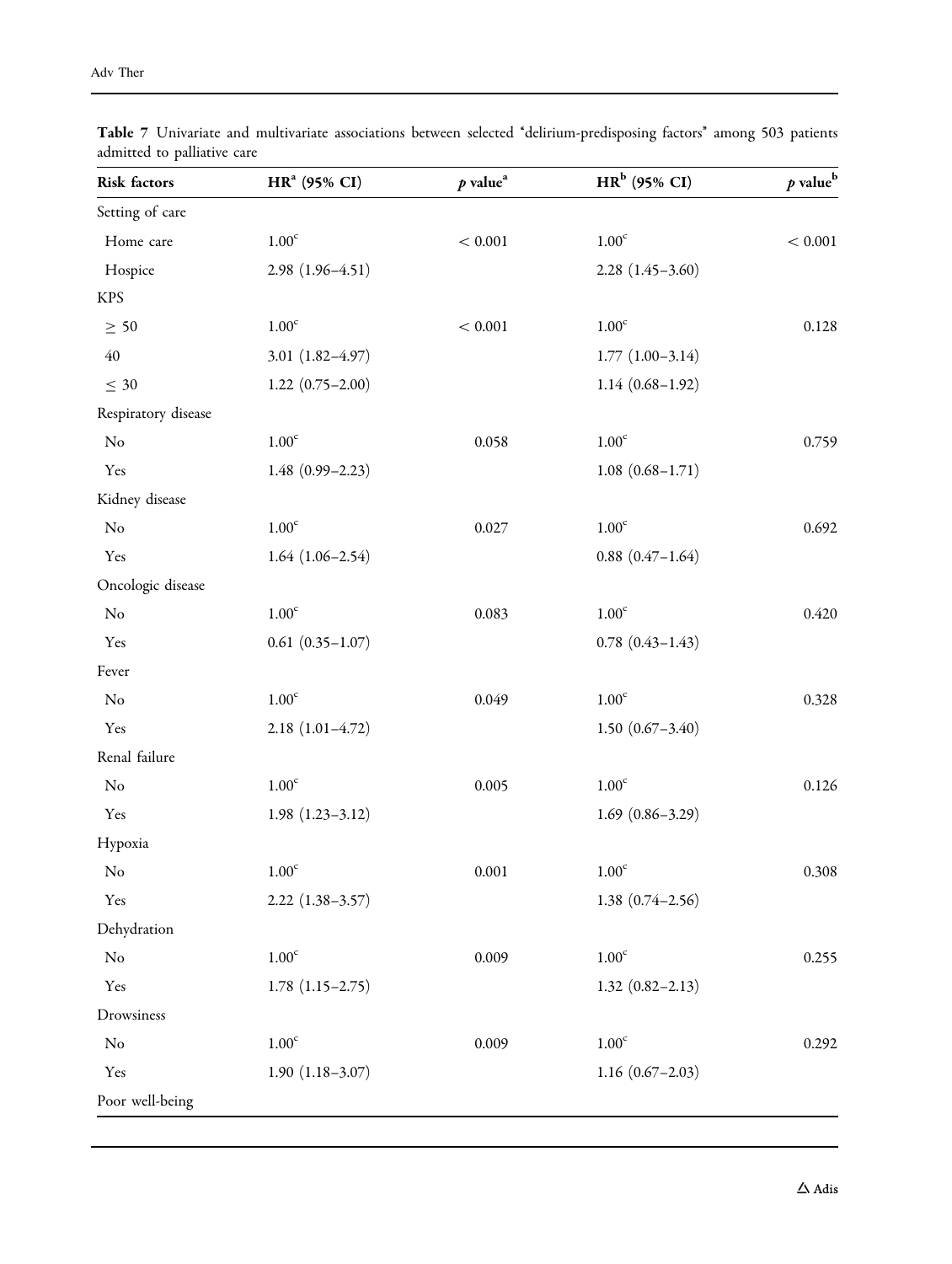| <b>Risk factors</b>              | HR <sup>a</sup> (95% CI) | $p$ value <sup><math>a</math></sup> | $HR^b$ (95% CI)        | $p$ value <sup>b</sup> |
|----------------------------------|--------------------------|-------------------------------------|------------------------|------------------------|
| No                               | 1.00 <sup>c</sup>        | 0.001                               | 1.00 <sup>c</sup>      | 0.856                  |
| Yes                              | $2.29(1.39-3.75)$        |                                     | $1.06(0.57-1.99)$      |                        |
| Breathlessness                   |                          |                                     |                        |                        |
| No                               | 1.00 <sup>c</sup>        | < 0.001                             | $1.00^{\circ}$         | 0.037                  |
| Yes                              | $2.22(1.46-3.37)$        |                                     | $1.71(1.03-2.83)$      |                        |
| Lack of appetite                 |                          |                                     |                        |                        |
| No                               | 1.00 <sup>c</sup>        | 0.065                               | 1.00 <sup>c</sup>      | 0.748                  |
| Yes                              | $1.66(0.97 - 2.85)$      |                                     | $0.90(0.48 - 1.70)$    |                        |
| Drugs for central nervous system |                          |                                     |                        |                        |
| No                               | 1.00 <sup>c</sup>        | < 0.001                             | 1.00 <sup>c</sup>      | 0.048                  |
| Haloperidol                      | $3.79(2.24 - 6.41)$      |                                     | $2.17(1.11 - 4.22)$    |                        |
| Other drugs                      | $1.57(0.98 - 2.51)$      |                                     | $1.53(0.94 - 2.48)$    |                        |
| Cardiovascular drugs             |                          |                                     |                        |                        |
| $\rm No$                         | 1.00 <sup>c</sup>        | 0.002                               | 1.00 <sup>c</sup>      | 0.052                  |
| Yes                              | $0.49$ $(0.32 - 0.77)$   |                                     | $0.61(0.37-1.00)$      |                        |
| Anticoagulants                   |                          |                                     |                        |                        |
| No                               | 1.00 <sup>c</sup>        | 0.027                               | 1.00 <sup>c</sup>      | 0.261                  |
| Yes                              | $0.58$ $(0.36 - 0.94)$   |                                     | $0.74$ $(0.44 - 1.25)$ |                        |
| Gastroprotective drugs           |                          |                                     |                        |                        |
| $\rm No$                         | $1.00^{\rm c}$           | 0.049                               | 1.00 <sup>c</sup>      | 0.528                  |
| Yes                              | $0.67$ $(0.44 - 0.99)$   |                                     | $1.16(0.73 - 1.83)$    |                        |
| Morphine                         |                          |                                     |                        |                        |
| $\rm No$                         | 1.00 <sup>c</sup>        | < 0.001                             | 1.00 <sup>c</sup>      | 0.313                  |
| Yes                              | $2.15(1.37-3.37)$        |                                     | $0.72$ $(0.38-1.37)$   |                        |

Table 7 continued

95% CI 95% confidence interval, HR hazard ratio, KPS Karnofsky Performance Status <sup>a</sup> Estimates from a univariate Cox regression model

<sup>b</sup> Estimates from a multivariate Cox regression model adjusted for all variables in the table <sup>c</sup> Reference category

patients according to eligibility criteria, the final number of recruited patients was 503 (about 63% of the expected sample size). We examined a number of risk factors evaluated at baseline visit, but there are likely many other

risk factors, which could occur during the course of a patient's admission, and might be considered as precipitants for delirium, and which were not considered in our analysis. Moreover, the incidence of patients with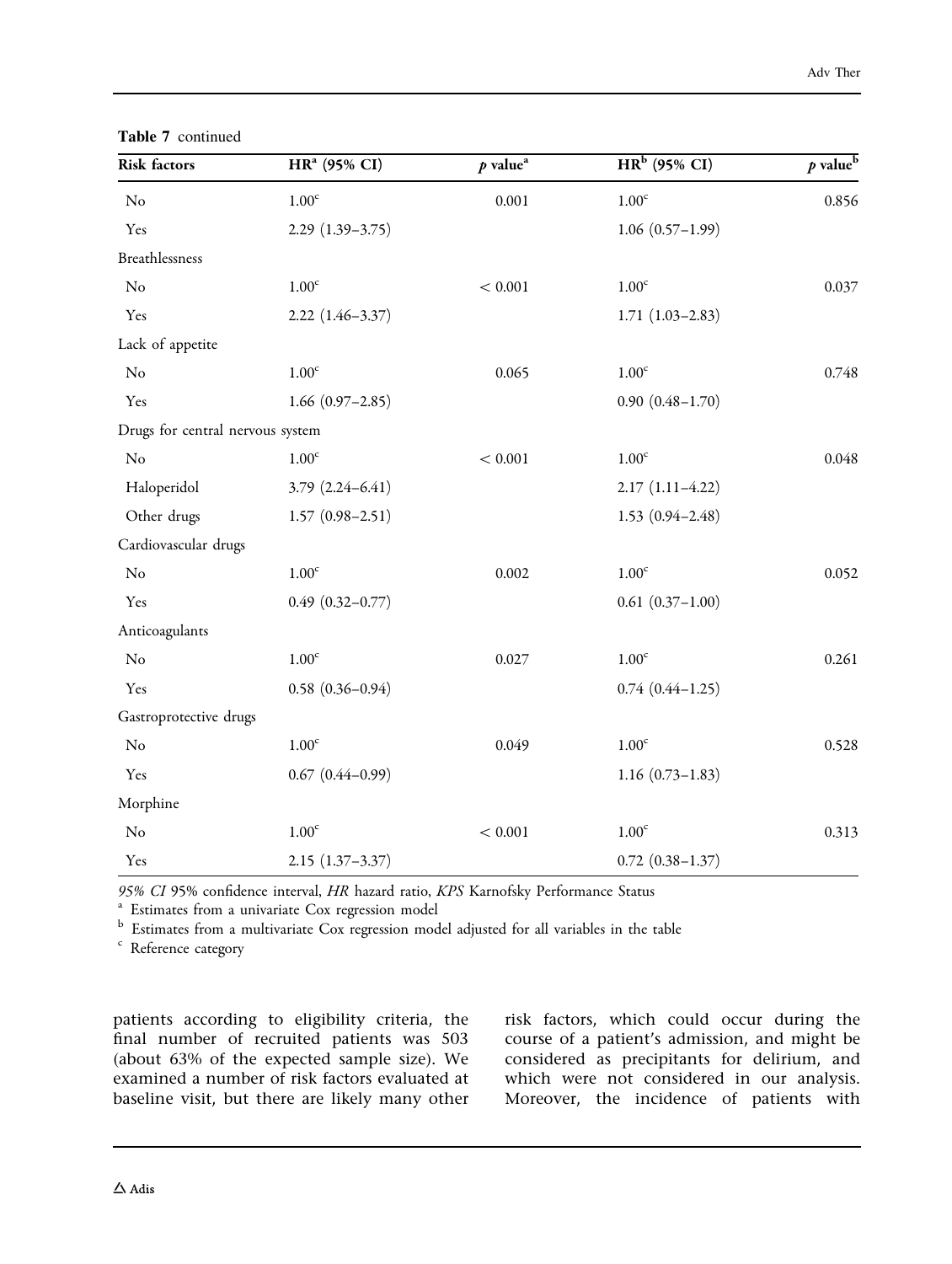delirium in our study was lower (about 19%) compared with previous study populations [11-13]. This is probably because patients enrolled in our study were at a very advanced stage of disease with a short survival time (average 16 days), reflecting the Italian situation where the delay in sending terminally ill patients to PC is very frequent [[34](#page-14-0)]. Furthermore, it may be also due to the criteria for patient selection and, in particular, to the decision to exclude baseline delirium cases, limiting analysis to cases that occurred during follow-up. Consequently, for some clinical factors, the association with occurrence of new cases of delirium did not reach statistical significance, even in the presence of a high HR.

# **CONCLUSIONS**

This study identified a few factors which are relevant for the onset of delirium in terminally ill patients treated in a PCU. At the time of admission, the presence of main ''delirium-predisposing factors'', namely hospice care, breathlessness, and CNS drugs consumption, must alert caregivers and healthcare professionals that the patient could run into delirium in the near future. Additional data and a future active sharing experience with other PCUs would be worthwhile to confirm these finding and usefulness in the clinical practice.

### ACKNOWLEDGEMENTS

The authors are grateful to all the personnel who contributed to the research. Their support was indispensable.

Funding. This research was supported by Associazione ARCA Onlus Desio (MB), Italy. The authors are also grateful to the Paolo Procacci Foundation, Roma, Italy, for the editorial support.

Authors' Contributions. OC conceived the study and prepared the draft of the manuscript; CS conducted the statistical analyses; SU conducted the data management and contributed in the statistical analyses; CB supervised the statistical analyses and contributed in drafting the manuscript; GV, DM, AP, and MR gave relevant contributions in manuscript preparation; DE, MC, CG, MO, AR, PS, and MB contributed in the study conduction and data collection. All named authors meet the International Committee of Medical Journal Editors (ICMJE) criteria for authorship for this article, take responsibility for the integrity of the work as a whole, and have given their approval for this version to be published.

Disclosures. Oscar Corli, Claudia Santucci, Sara Uggeri, Cristina Bosetti, Matteo Cattaneo, Daniela Ermolli, Giustino Varrassi, Dariusz Myrcik, Antonella Paladini, Martina Rekatsina, Cristiana Gerosa, Martina Ornaghi, Alessandra Roccasalva, Paola Santambrogio, and Matteo Beretta have nothing to disclose.

Compliance with Ethics Guidelines. The study protocol and the informed consent documentation were reviewed and approved by the ethics committee of the ASST of Vimercate (MB) on June 18, 2018 (project no. 2824). The study was conducted in compliance with the protocol, good clinical practice, and the applicable regulatory requirements (including International Conference on Harmonisation guidelines), and in accordance with ethical principles founded in the Declaration of Helsinki of 1964, as revised in 2013. Written informed consent for being included in the study was obtained from all patients at the time they entered the screening process.

Data Availability. The datasets generated during and/or analyzed during the current study are available from the corresponding author on reasonable request. The authors do not have potential conflict of interest to declare.

Open Access. This article is licensed under a Creative Commons Attribution-NonCommercial 4.0 International License, which permits any non-commercial use, sharing, adaptation, distribution and reproduction in any medium or format, as long as you give appropriate credit to the original author(s) and the source, provide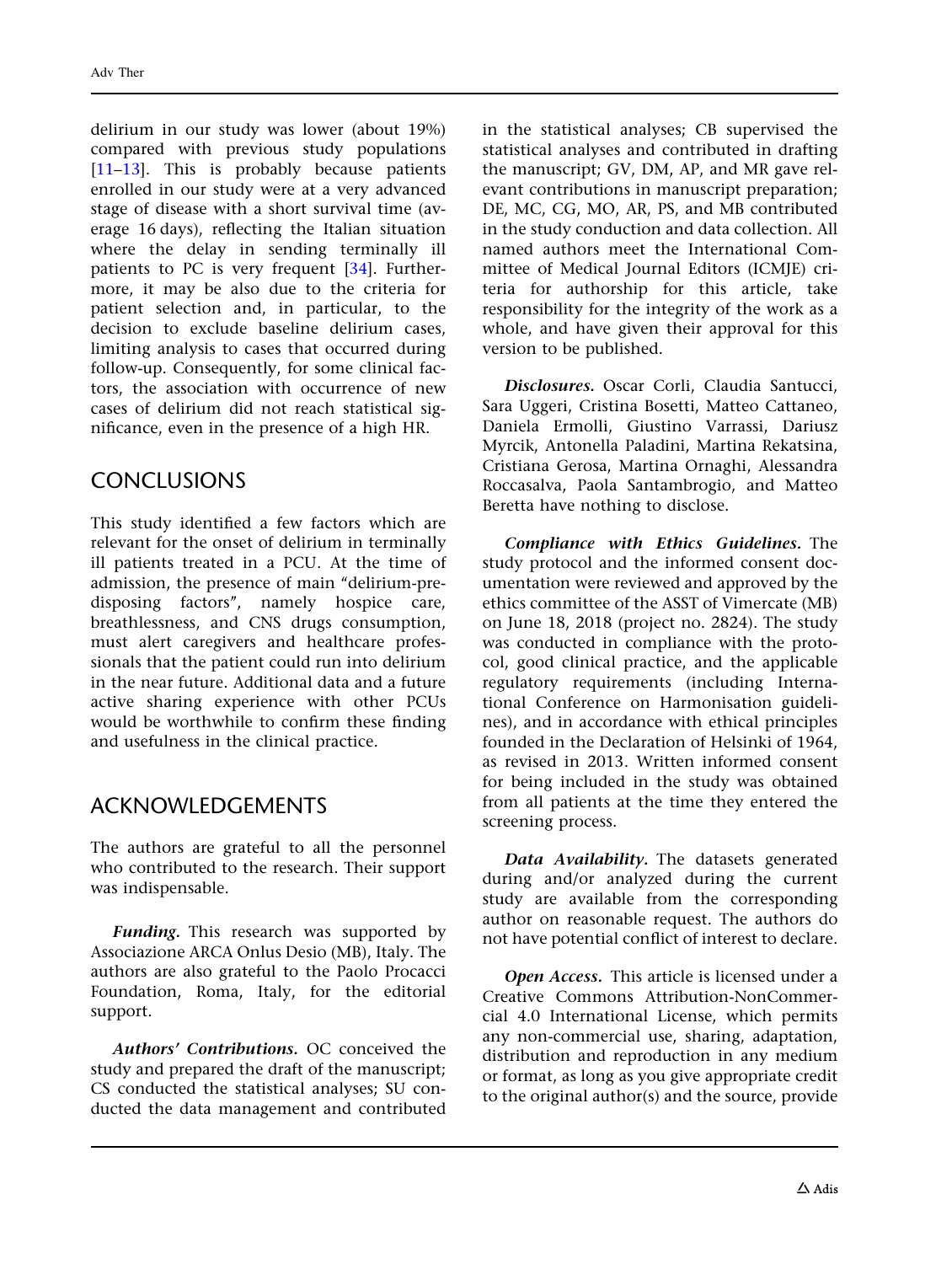<span id="page-13-0"></span>a link to the Creative Commons licence, and indicate if changes were made. The images or other third party material in this article are included in the article's Creative Commons licence, unless indicated otherwise in a credit line to the material. If material is not included in the article's Creative Commons licence and your intended use is not permitted by statutory regulation or exceeds the permitted use, you will need to obtain permission directly from the copyright holder. To view a copy of this licence, visit [http://creativecommons.org/licenses/by](http://creativecommons.org/licenses/by-nc/4.0/)[nc/4.0/](http://creativecommons.org/licenses/by-nc/4.0/).

### REFERENCES

- 1. American Psychiatric Association. Diagnostic and statistical manual of mental disorders. 5th edition Washington (DC): American Psychiatric Association. 2013.
- 2. Murray AM, Levkoff SE, Wetle TT, et al. Acute delirium and functional decline in the hospitalized elderly patient. J Gerontol. 1993;48:M181–6. <https://doi.org/10.1093/geronj/48.5.m181>.
- 3. Inouye SK, Westendorp RG, Saczynski JS, Kimchi EY, Cleinman AA. Delirium in elderly people–authors' reply. Lancet. 2014;383:2045. [https://doi.](https://doi.org/10.1016/S0140-6736(14)60994-6) [org/10.1016/S0140-6736\(14\)60994-6.](https://doi.org/10.1016/S0140-6736(14)60994-6)
- 4. Siddiqi N, House AO, Holmes JD. Occurrence and outcome of delirium in medical in-patients: a systematic literature review. Age Ageing. 2006;35: 350–64. [https://doi.org/10.1093/ageing/afl005.](https://doi.org/10.1093/ageing/afl005)
- 5. Brummel NE, Jackson JC, Pandharipande PP, et al. Delirium in the ICU and subsequent long-term disability among survivors of mechanical ventilation. Crit Care Med. 2014;42:369–77. [https://doi.](https://doi.org/10.1097/CCM.0b013e3182a645bd) [org/10.1097/CCM.0b013e3182a645bd](https://doi.org/10.1097/CCM.0b013e3182a645bd).
- 6. Leslie DL, Marcantonio ER, Zhang Y, Leo-Summers L, Inouye SK. One-year health care costs associated with delirium in the elderly population. Arch Intern Med. 2008;168:27–32. [https://doi.org/10.](https://doi.org/10.1001/archinternmed.2007.4) [1001/archinternmed.2007.4](https://doi.org/10.1001/archinternmed.2007.4).
- 7. van den Boogaard M, Schoonhoven L, van der Hoeven JG, van Achterberg T, Pickkers P. Incidence and short-term consequences of delirium in critically ill patients: a prospective observational cohort study. Int J Nurs Stud. 2012;49:775–83. [https://doi.](https://doi.org/10.1016/j.ijnurstu.2011.11.016) [org/10.1016/j.ijnurstu.2011.11.016](https://doi.org/10.1016/j.ijnurstu.2011.11.016).
- 8. Qian X, Russell LB, Valiyeva E, Miller JE. ''Quicker and sicker'' under Medicare's prospective payment system for hospitals: new evidence on an old issue from a national longitudinal survey. Bull Econ Res. 2011;63:1–27. [https://doi.org/10.1111/j.1467-8586.](https://doi.org/10.1111/j.1467-8586.2010.00369.x) [2010.00369.x.](https://doi.org/10.1111/j.1467-8586.2010.00369.x)
- 9. Hill TE, Osterweil D, Bakerjian D, Lam A. "Post-Acute Care 2.0'' Regarding Burke RE, Whitfield EA, Hittle D, et al. Hospital Readmission From Post-Acute Care Facilities: Risk Factors, Timing, and Outcomes. J Am Med Dir Assoc. 2016;17:368–9. [https://doi.org/10.1016/j.jamda.2016.01.009.](https://doi.org/10.1016/j.jamda.2016.01.009)
- 10. Hey J, Hosker C, Ward J, Kite S, Speechley H. Delirium in palliative care: detection, documentation and management in three settings. Palliat Support Care. 2015;13:1541–5. [https://doi.org/10.](https://doi.org/10.1017/S1478951513000813) [1017/S1478951513000813.](https://doi.org/10.1017/S1478951513000813)
- 11. Grassi L, Caraceni A, Mitchell AJ, et al. Management of delirium in palliative care: a review. Curr Psychiatry Rep. 2015;17:550. [https://doi.org/10.](https://doi.org/10.1007/s11920-015-0550-8) [1007/s11920-015-0550-8.](https://doi.org/10.1007/s11920-015-0550-8)
- 12. Breitbart W, Strout D. Delirium in the terminally ill. Clin Geriatr Med. 2000;16:357–72. [https://doi.org/](https://doi.org/10.1016/s0749-0690(05)70061-6) [10.1016/s0749-0690\(05\)70061-6.](https://doi.org/10.1016/s0749-0690(05)70061-6)
- 13. Moyer DD. Review article: terminal delirium in geriatric patients with cancer at end of life. Am J Hosp Palliat Care. 2011;28:44–51. [https://doi.org/](https://doi.org/10.1177/1049909110376755) [10.1177/1049909110376755.](https://doi.org/10.1177/1049909110376755)
- 14. Watt CL, Momoli F, Ansari MT, et al. The incidence and prevalence of delirium across palliative care settings: a systematic review. Palliat Med. 2019;33: 865–77. [https://doi.org/10.1177/](https://doi.org/10.1177/0269216319854944) [0269216319854944.](https://doi.org/10.1177/0269216319854944)
- 15. Lauretani F, Ceda GP, Maggio M, Nardelli A, Saccavini M, Ferrucci L. Capturing side-effect of medication to identify persons at risk of delirium. Aging Clin Exp Res. 2010;22:456–8. [https://doi.org/10.](https://doi.org/10.1007/BF03324944) [1007/BF03324944](https://doi.org/10.1007/BF03324944).
- 16. Han JH, Zimmerman EE, Cutler N, et al. Delirium in older emergency department patients: recognition, risk factors, and psychomotor subtypes. Acad Emerg Med. 2009;16:193–200. [https://doi.org/10.1111/j.](https://doi.org/10.1111/j.1553-2712.2008.00339.x) [1553-2712.2008.00339.x.](https://doi.org/10.1111/j.1553-2712.2008.00339.x)
- 17. Collins N, Blanchard MR, Tookman A, Sampson EL. Detection of delirium in the acute hospital. Age Ageing. 2010;39:131–5. [https://doi.org/10.1093/](https://doi.org/10.1093/ageing/afp201) [ageing/afp201](https://doi.org/10.1093/ageing/afp201).
- 18. Bruera E, Kuehn N, Miller MJ, Selmser P, Macmillan K. The Edmonton Symptom Assessment System (ESAS): a simple method for the assessment of palliative care patients. J Palliat Care. 1991;7:6–9.